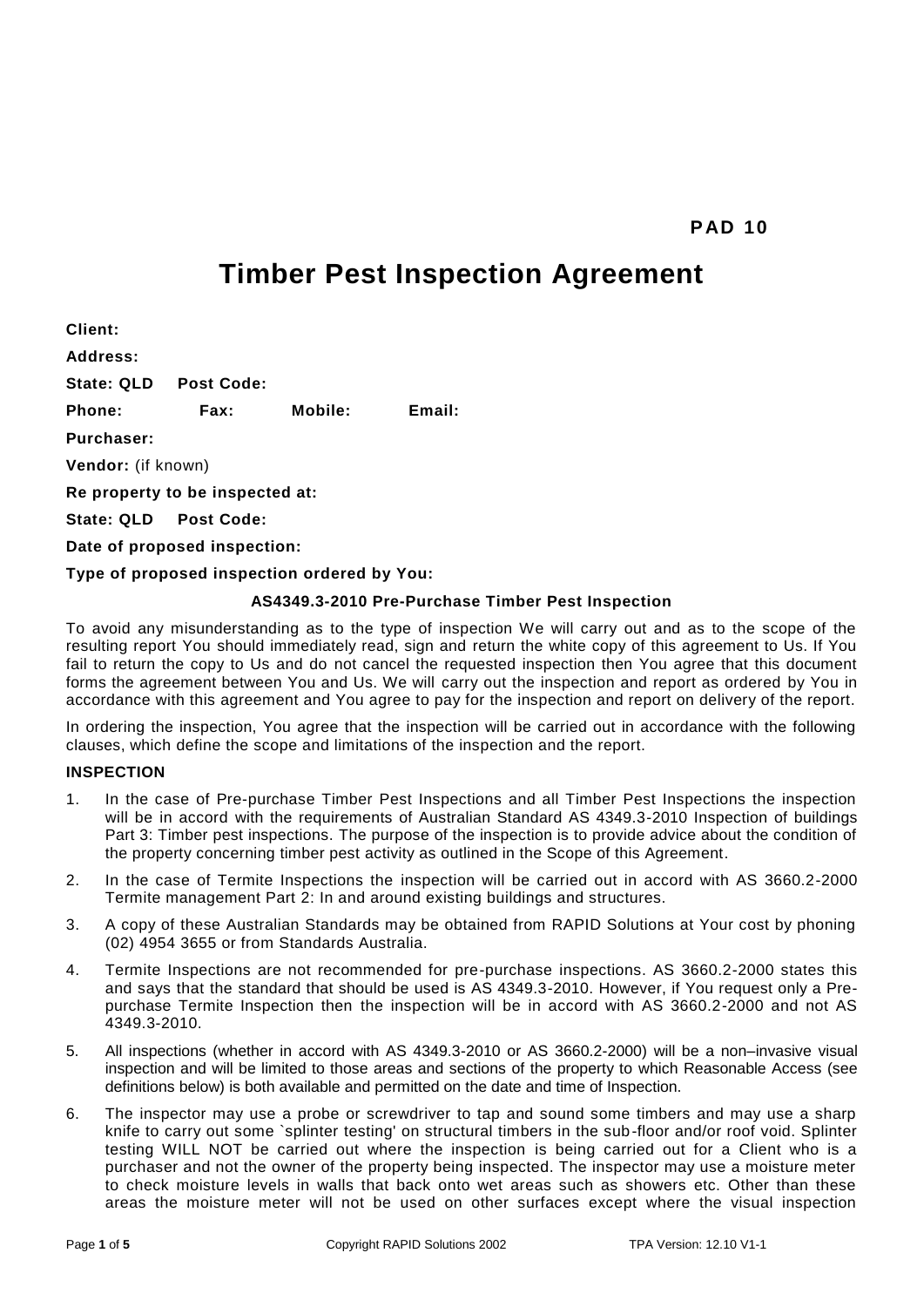indicates that there may be a need to further test the area.

- 7. The inspection WILL NOT involve any invasive inspection including cutting, breaking apart, dismantling, removing or moving objects including, but not limited to, roofing, wall and ceiling sheeting, ducting, foliage, mouldings, debris, roof insulation, sarking, sisalation, floor or wall coverings, sidings, fixtures, floors, pavers, furnishings, appliances or personal possessions.
- 8. The inspector CANNOT see or inspect inside walls, between floors, inside skillion roofing, inside the eaves, behind stored goods in cupboards, in other areas that are concealed or obstructed. Insulation in the roof void may conceal the ceiling timbers and make inspection of the area unsafe. The inspector WILL NOT dig, gouge, force or perform any other invasive procedures. An invasive inspection will not be performed unless a separate contract is entered into.
- 9. If the property to be inspected is occupied then You should be aware that furnishings or household items may be concealing evidence of Timber Pests, which may only be revealed when the items are moved or removed. In some case the concealment may be deliberate. If You are the purchaser and not the owner of the property to be inspected then You should obtain a statement from the owner as to any timber pest activity or damage to the property known to them and what, if any, treatments have been carried out to the property. It is important to obtain copies of any paperwork issued and the details of any repairs carried out. Ideally the information obtained should be given to the inspector prior to the inspection being conducted.

# **SCOPE OF THE INSPECTION & REPORT**

- 10. In the case of Pre-purchase Timber Pest Inspections or Timber Pest Inspections in accord with AS 4349.3- 2010 the Inspection and resulting Report will be confined to reporting on the discovery, or non discovery, of infestation and/or damage caused by subterranean and dampwood termites (white ants), borers of seasoned timber and wood decay fungi (rot), present on the date and time of the Inspection.
- 11. In the case of all Termite Inspections in accord with AS 3660.2-2000 inspections the Inspection and resulting Report will be confined to reporting on the discovery, or non discovery, of infestation and/or damage caused by subterranean and dampwood termites (white ants) present on the date and time of the Inspection. Borers of seasoned timber will not be reported on. Wood decay fungi (rot) will not be reported on but may be reported as a conducive condition for termite activity.
- 12. In both cases the Inspection will not cover any other pests and the Report will not comment on them. Dry wood termites (Family: KALOTERMITIDAE) and European House Borer (*Hylotrupes bujulus Linnaeus)* will be excluded from the Inspection.
- 13. The inspection will report any evidence of a termite treatment that happens to be found. Where evidence of a treatment is reported then the Client should assume that the treatment was applied as a curative and not as a preventative. You should obtain a statement from the owner as to any treatments that have been carried out to the property. It is important to obtain copies of any paperwork issued.
- **14. MOULD:** Mildew and non wood decay fungi are commonly known as Mould and is not considered a Timber Pest but may be an indicator of poor ventilation or the presence of termites, wood decay or water leaks. Mould and their spores may cause health problems or allergic reactions such as asthma and dermatitis in some people.

# **LIMITATIONS**

- 15. Nothing contained in the Report will imply that any inaccessible or partly inaccessible area(s) or section(s) of the property are not, or have not been, infested by termites or timber pests. Accordingly the Report will not guarantee that an infestation and/or damage does not exist in any inaccessible or partly inaccessible areas or sections of the property. Nor can it guarantee that future infestation of Timber Pests will not occur or be found.
- 16. If the property to be inspected is occupied then You must be aware that furnishings or household items may be concealing evidence of problems, which may only be revealed when the items are moved or removed. Where the Report says the property is occupied You agree to:
	- a) Obtain a statement from the owner as to
		- i. any Timber Pest activity or damage;
		- ii. timber repairs or other repairs
		- iii. alterations or other problems to the property known to them
		- iv. any other work carried out to the property including Timber Pest treatments
		- v. obtain copies of any paperwork issued and the details of all work carried out
	- b) Indemnify the Inspector from any loss incurred by You relating to the items listed in clause a) above where no such statement is obtained.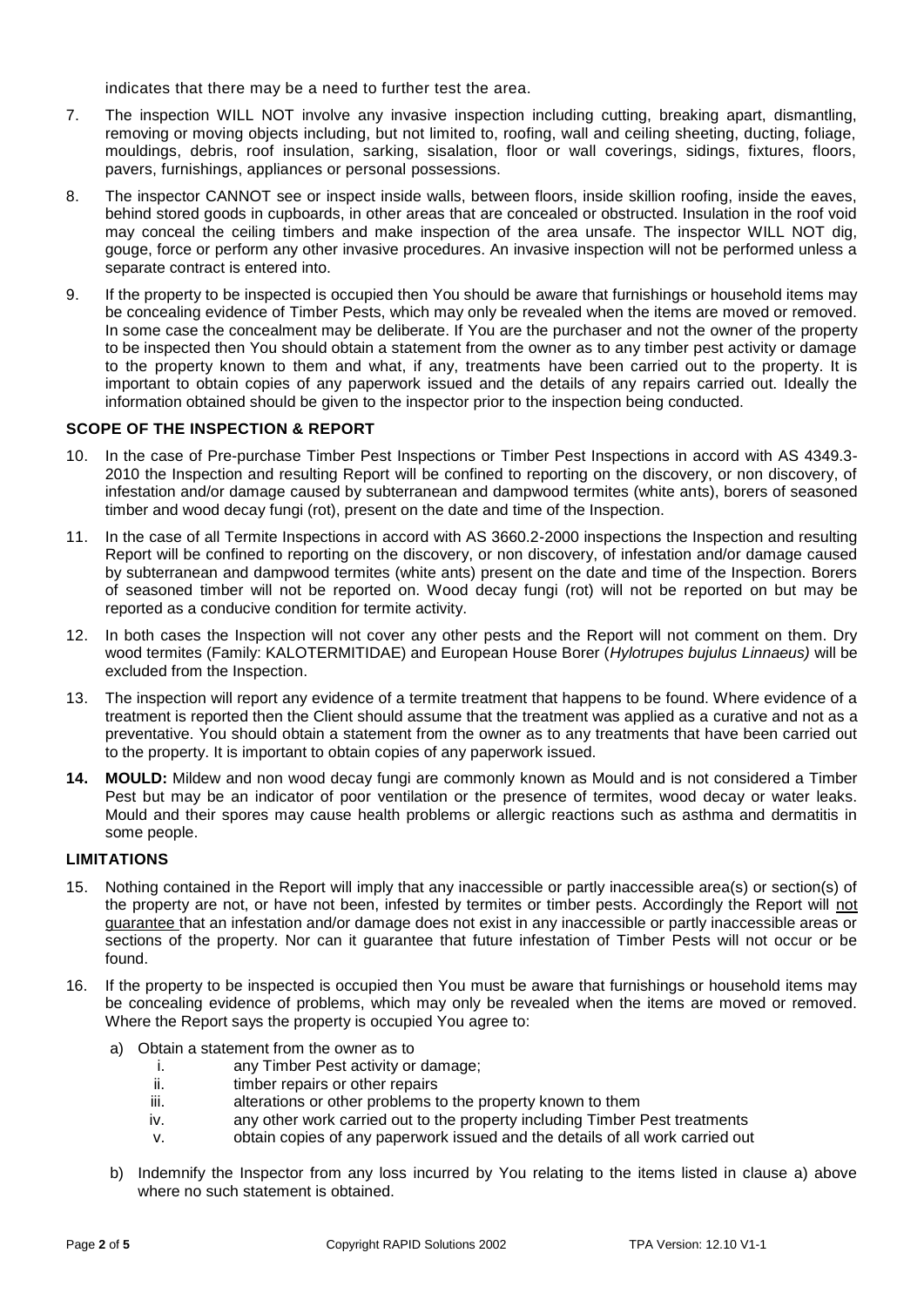# **DETERMINING EXTENT OF DAMAGE**

- 17. The Report will not and cannot state the extent of any timber pest damage. If any evidence of Timber Pest activity and/or damage resulting from Timber Pest activity is reported either in the structure(s) or the grounds of the property, then You must assume that there may be some structural or concealed damage within the building(s). An invasive Timber Pest Inspection (for which a separate contract is required) should be carried out and You should arrange for a qualified person such as a Builder, Engineer, or Architect to carry out a structural inspection and to determine the full extent of the damage and the extent of repairs that may be required.
- 18. If Timber Pest activity and/or damage are found, within the structures or the grounds of the property, then damage may exist in concealed areas, eg framing timbers. In this case an invasive inspection is strongly recommended. Damage may only be found when wall linings, cladding or insulation are removed to reveal previously concealed timber. You agree that neither We nor the individual conducting the Inspection is responsible or liable for the repair of any damage whether disclosed by the report or not.

#### **COMPLAINTS PROCEDURE**

19. In the event of any dispute or claim arising out of, or relating to the Inspection or the Report, You must notify Us as soon as possible of the dispute or claim by email, fax or mail. You must allow Us (which includes persons nominated by Us) to visit the property (which visit must occur within twenty eight (28) days of your notification to Us) and give Us full access in order that We may fully investigate the complaint. You will be provided with a written response to your dispute or claim within twenty eight (28) days of the date of the inspection.

If You are not satisfied with our response You must within twenty one (21) days of Your receipt of Our written response refer the matter to a Mediator nominated by Us from the Institute of Arbitrators and Mediators of Australia. The cost of the Mediator will be borne equally by both parties or as agreed as part of the mediated settlement.

Should the dispute or claim not be resolved by mediation then the dispute or claim will proceed to arbitration. The Institute of Arbitrators and Mediators of Australia will appoint an Arbitrator who will hear and resolve the dispute. The arbitration, subject to any directions of the Arbitrator, will proceed in the following manner:

- (a) The parties must submit all written submissions and evidence to the Arbitrator within twenty one (21) days of the appointment of the Arbitrator; and
- (b) The arbitration will be held within twenty one (21) days of the Arbitrator receiving the written submissions.

The Arbitrator will make a decision determining the dispute or claim within twenty one (21) of the final day of the arbitration. The Arbitrator may, as part of his determination, determine what costs, if any, each of the parties are to pay and the time by which the parties must be paid any settlement or costs.

The decision of the Arbitrator is final and binding on both parties. Should the Arbitrator order either party to pay any settlement amount or costs to the other party but not specify a time for payment then such payment shall be made within twenty one (21) days of the order.

In the event You do not comply with the above Complaints Procedure and commence litigation against Us then You agree to fully indemnify Us against any awards, costs, legal fees and expenses incurred by Us in having your litigation set aside or adjourned to permit the foregoing Complaints Procedure to complete.

# **Purchaser's Initials: \_\_\_\_\_\_\_\_\_\_\_\_\_\_\_\_\_\_\_\_\_\_\_\_\_\_\_\_\_**

## **THIRD PARTIES**

Compensation will only be payable for losses arising in contract or tort sustained by the Client named on the front of this report. Any third party acting or relying on this Report, in whole or in part, does so entirely at their own risk. However, if ordered by a Real Estate Agent or a Vendor for the purpose of auctioning a property then the Inspection Report may be ordered up to seven (7) days prior to the auction, copies may be given out prior to the auction and the Report will have a life of 14 days during which time it may be transferred to the purchaser. Providing the purchaser agrees to the terms of this agreement then they may rely on the report subject to the terms and conditions of this agreement and the Report itself.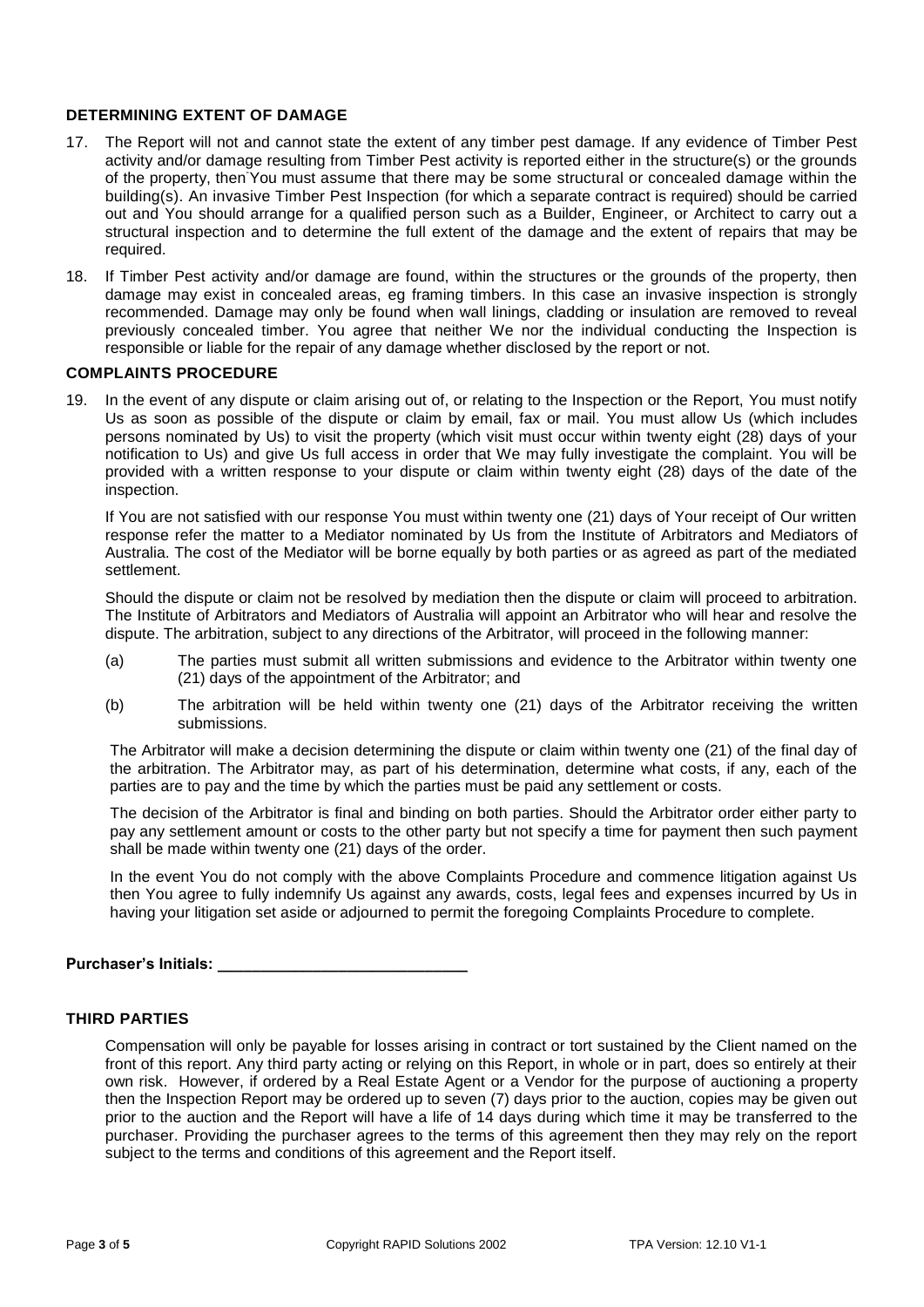**Note:** In the ACT under the Civil Law (Sale of Residential Property) Act 2003 and Regulations the report resulting from this inspection may be passed to the purchaser as part of the sale process providing it is carried out not more than three months prior to listing and is not more than six months old.

# **DEFINITIONS**

20. You should read and understand the following definitions of words used in this agreement and the Report. This will help You understand what is involved in a Timber Pest Inspection or a Termite Inspection, the difficulties faced by an inspector and the contents of the Report with which We will provide You following the inspection.

**Access hole** means a hole in the structure allowing entry to an area.

**Active** means live timber pests were sighted during the inspection.

**Client means** the person(s) who requests the report. If ordered by the client's Agent then it is agreed that the Agent represents the client and has the authority to act for and on behalf of the client.

**High** moisture readings means a reading on a moisture meter that is higher that the norm for other parts of the structure. Such high reading should be investigated by invasive means as the presence could indicate a leak or may indicate timber pest activity and damage.

**Inactive** means that no active (see definition above) timber pests were detected but evidence such as workings, damage, mudding or exit holes is found at the time of the inspection.

**NOTE:** *Where visual evidence of inactive termite workings and/or damage is located, it is possible that termites may still*  be active in the immediate vicinity and the termites may continue to cause further damage It is not possible, without *benefit of further investigation and inspections over a period of time, to ascertain whether any infestation is active or inactive. Continued, regular, inspections are essential.*

**Property** means the structures, gardens, trees, fences etc up to thirty (30) metres from the exterior walls of the main building but within the boundaries of the land on which the main building is erected. Unless You specifically order in writing that structures, gardens, trees and fences etc outside the thirty (30) metres from the exterior walls of the main building be inspected no such inspection will be carried out.

**Reasonable Access** means only areas to which reasonable access is available are inspected. The Australian Standard AS 3660 refers to AS 4349.3-2010 which defines reasonable access. Access will not be available where there are safety concerns, or obstructions, or the space available is less than the following:

**Roof Void -** the dimensions of the access hole should be at least 500mm x 400mm, and, reachable by 3.6 M ladder, and, there is at least 600mm x 600mm of space to crawl;

**Roof Exterior -** must be accessible by a 3.6M ladder

**Subfloor -** Access is normally not available where dimensions are less than 500mm x 400mm for the access hole and less than 400mm of crawl space beneath the lowest bearer, or, less than 500mm beneath the lowest part of any concrete floor;

The inspector shall determine whether sufficient space is available to allow safe access to confined areas.

Reasonable access does not include the use of destructive or invasive inspection methods. Nor does reasonable access include cutting or making access traps, or moving heavy furniture or stored goods.

**Report** means the report issued to You by Us following Our inspection of the property.

**Termites** means subterranean and dampwood termites (white ants) and does not include Dry wood termites.

**Our/Us/We** means the company, partnership or individual named below that You have requested lo carry out a timber pest or termite inspection and report.

**You/Your** means the party identified as the Client on the face page of this agreement, and where more than one party all such parties jointly and severally, together with any agent of that party.

# **UNDERSTANDING**

- 21. If there is anything in this agreement that You do not understand then, prior to the commencement of the inspection, You must contact Us by phone or in person and have Us explain and clarify the matter to Your satisfaction. Your failure to contact Us means that You have read this agreement and do fully understand the contents.
- 22. You agree that in signing this agreement You have read and understand the contents of this agreement and 'that the inspection will be carried out in accordance with this document. You agree to pay for the inspection on delivery of the report.